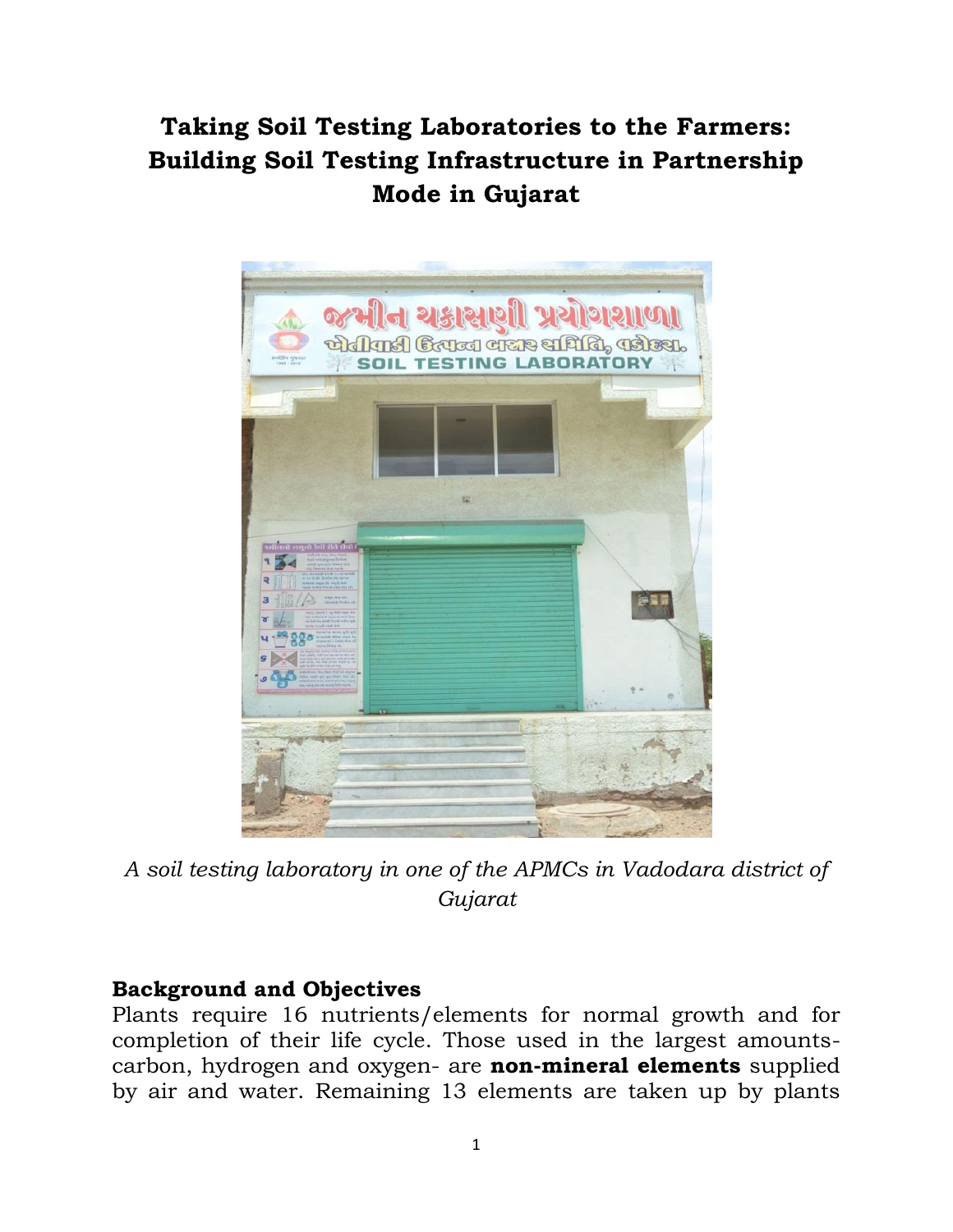only in **mineral** form from the soil. Plants need relatively large amounts of nitrogen, phosphorus and potassium, known as **primary** nutrients. Three **secondary** elements - calcium, magnesium, and sulphur- are required in smaller amounts than the primary nutrients. The rest like boron, iron, zinc etc., known as **micro-nutrients,** are also important for growth, quality and productivity of crops. The big challenge for the farmer is to know the status of availability of these nutrients/elements in his field so as to enable him to apply the right kind of nutrients by means of fertilisers or manures or in other forms like bio-fertilisers etc.

The cost of essential fertilisers constitutes a large part of the input cost for the farmers. Applying less fertiliser than needed by the soil will adversely affect production both in terms of quantity and quality but applying more will, besides costing him additional expenditure, also lead to damage to the crops. It is, therefore, imperative to have the soil fertility evaluated before applying any fertiliser to the crop to economise on production costs. For evaluating/ testing soils, we need soil testing laboratories.

Most of the soil testing infrastructure in the country has been sought to be created in public sector. This has become a constraint in the expansion of soil testing infrastructure. Building this entirely in public sector requires substantial land, capital for construction and equipments, and most of all personnel to carry out tests. Government of Gujarat worked out a solution for managing these constraints and to expand soil testing infrastructure substantially in the State.

Farmers of Gujarat are very enterprising. They want their soil to be tested. They also bring their produce to agriculture produce markets. Agriculture produce markets have land and funds to construct buildings- in many cases they already have spare buildings. The Government, therefore, thought of roping in agriculture produce market committees (APMCs) in this endeavour. Government of Gujarat also thought of bringing the private sector to carry out soil tests to take care of the constraint of hiring staff in government. RKVY funds were utilised to procure equipments and other testing machines. The confluence of APMCs, RKVY funds and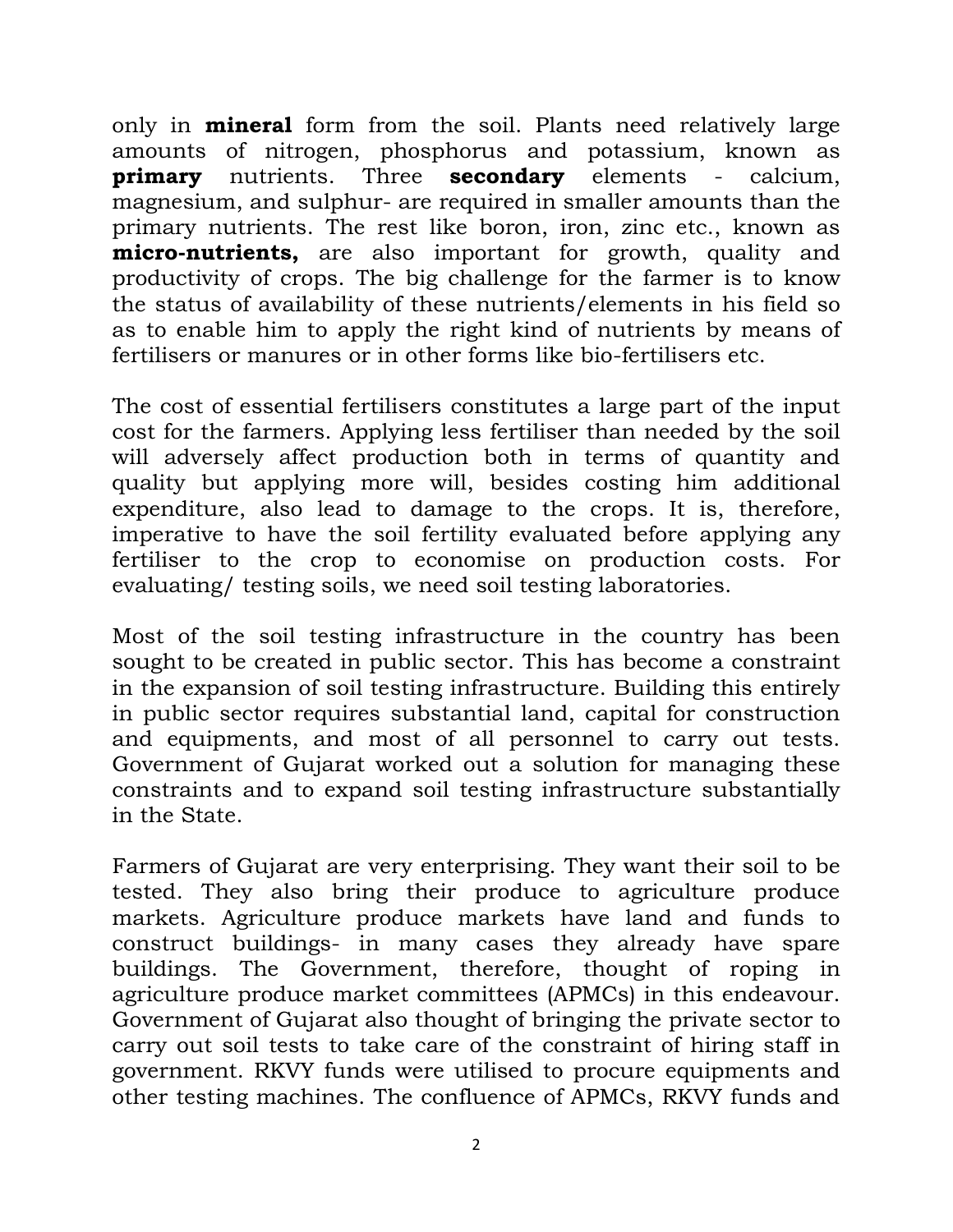private sector gave birth to the unique model of soil testing infrastructure in Gujarat. The state decided to build soil testing laboratories in the APMCs - the place where farmers are frequent visitors for buying and selling of their produce - with land and building contributed by the APMCs. Building of Soil Testing Laboratories (STLs) in APMCs was also expected to motivate farmers to appreciate the need for evaluation of their soil fertility. The STLs so built were to be operated by the private sector agencies and RKVY funds were earmarked for providing equipments and chemicals.

The state also decided to give preference for setting up STLs first to those APMCs' which had built up rooms and all other required infrastructure. Only renovation cost was allowed under the project. Soil samples were to be arranged by the district agriculture officers and operators at such laboratories were engaged on contract basis.

## **Intervention**

The state took up setting up 63 soil testing laboratories at major APMCs' with a contribution of only Rs. 660 lakhs from RKVY approved during 2008-2009. The 60 soil testing laboratories have been set up in the APMCs at the cost of Rs. 595.90 lacs only and they have become fully operational. In fact, as infrastructure was readily available with APMCs, more than 40 STLs became functional within 1 month of launching the project.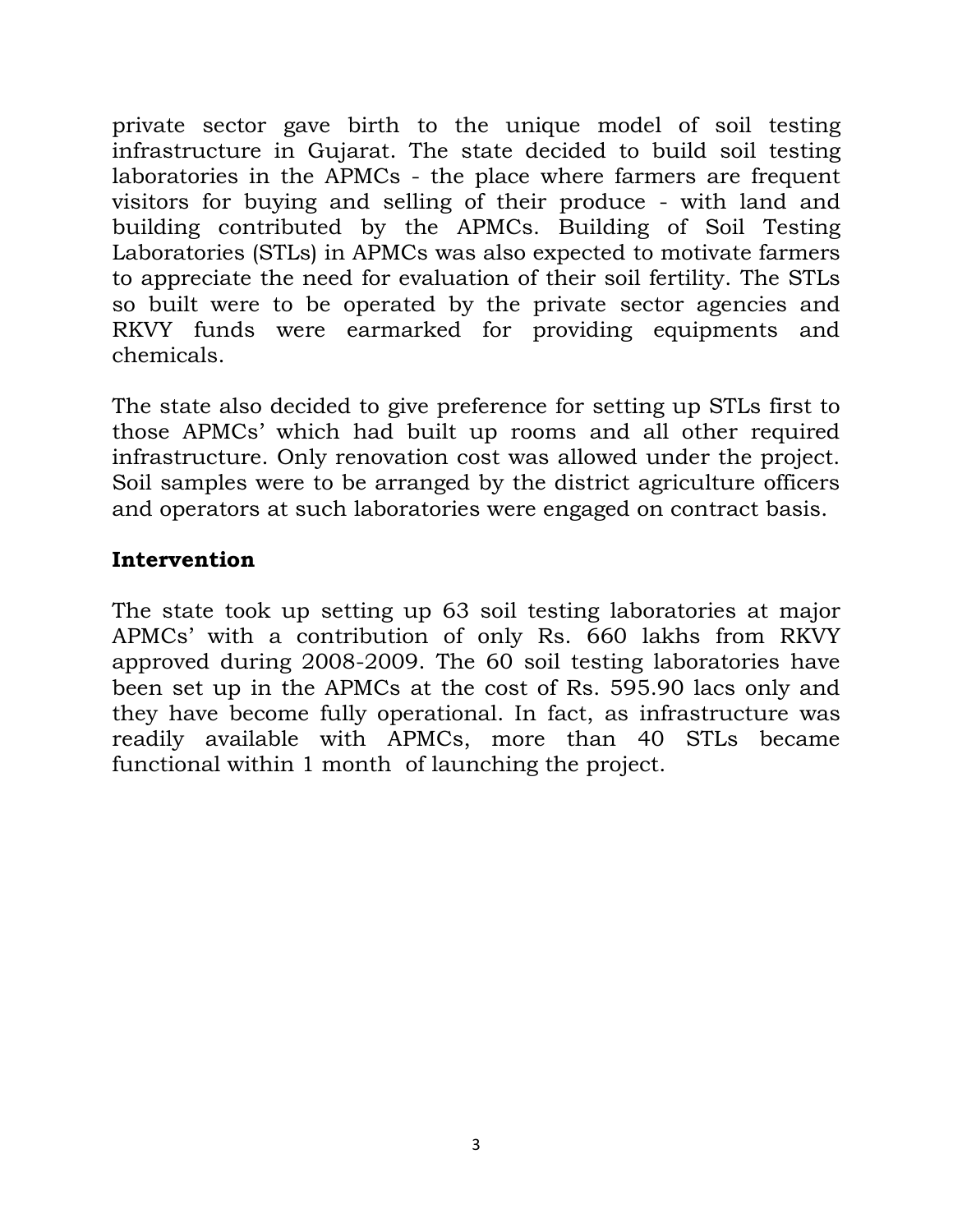

APMCs do not charge anything for the land and infrastructure provided by them as it is a service rendered to the farmers. The private sector operator is being paid service charges for testing at the rates decided by the Government of Gujarat. Glass wares, instruments and chemicals required for testing first 10,000 samples soil samples have been provided by Director of Agriculture. Kits and the cost of chemicals for testing beyond 10,000 samples is being borne by the APMCs. Expenses on staff, chemicals, electricity and stationary etc are also borne by APMCs. The entire staff for testing is kept on contract on variable rates by APMCs under public private partnership (PPP) mode which is working effectively.

A joint account of APMC and Gujarat state Agriculture Marketing Board (GSAMB) was opened to exercise proper control on funds. APMCs have also signed an MOU setting out their obligations.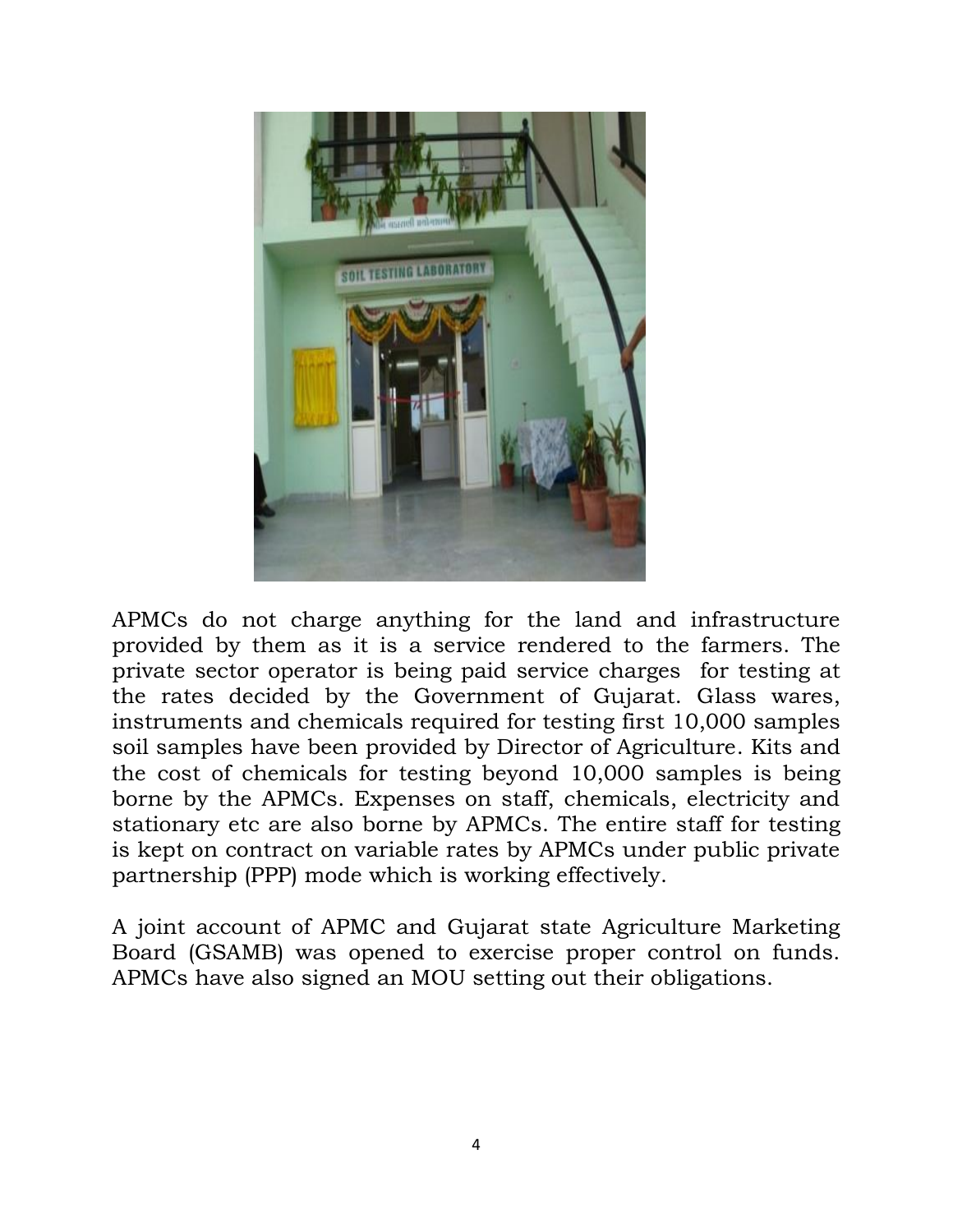

Soil testing samples are collected from farmers' field by KHEDUT (farmer) MITRA/Volunteers who submit the same to the nearest STL. Farmers can also bring samples directly when they come to Mandis for sale of crops or purchase of inputs and hand over the same to the STLs. STLs test the samples in the lab for evaluation of nitrogen, phosphorus, potassium, EC and PH balance. The results are reported to the concerned farmers in the form of a soil health card with the advice to apply specific doses of nutrients.

## **Outcome**

There is spectacular increase in the soil samples tested after creation of the STL infrastructure under RKVY. The Scheme taken up in the year 2008-09 started showing excellent results. The soil samples tested in the entire state until 2008-09 used to range between 140000- 210000 annually. Soil samples tested increased to 310000 in the year 2009-10 when the work of setting up STLs was